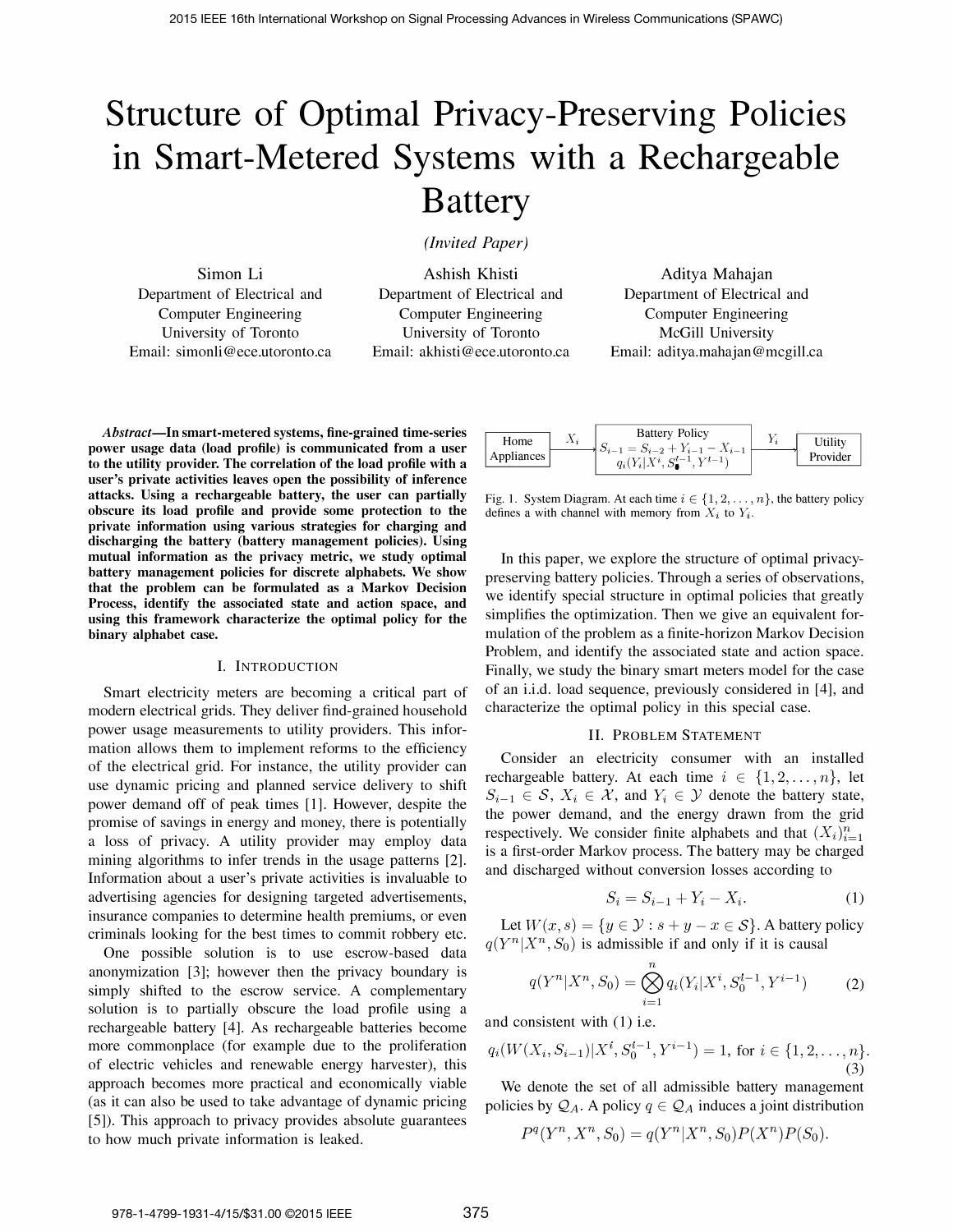We define the leakage rate as

$$
L(q) := \frac{1}{n} I^q(S_0, X^n; Y^n) \text{ for } q \in \mathcal{Q}_A \tag{4}
$$

where the mutual information is evaluated according to the induced joint distribution. We are interested in the following optimization problem:

**Problem A** In the model described above, find an optimal battery policy  $q^*$  that minimizes the leakage rate

$$
L(q^*) = \min_{q \in \mathcal{Q}_A} L(q).
$$

## III. THE MDP FORMULATION

We identify simplifications to Problem A by observing that the optimal policies have certain special structure. These simplifications reduce the size of the optimization and ultimately lead to the MDP formulation. (The proof for some results are in the appendix.)

#### A. Optimal Structure and Simplifications

Using the properties of mutual information we can state the following lemmas. Define  $Z_i := (X_i, S_{i-1}).$ 

Lemma 1. Problem A is a convex optimization problem: Let  $\lambda \in [0,1], \{q_1, q_2\} \subset \mathcal{Q}_A$ , and  $q_\lambda = \lambda q_1 + (1-\lambda)q_2$ , then  $q_{\lambda} \in \mathcal{Q}_A$  and

$$
L(q_{\lambda}) \leq \lambda L(q_1) + (1 - \lambda)L(q_2).
$$

We now identify a subset of  $\mathcal{Q}_A$  that is optimal, let

$$
\mathcal{Q}_B := \left\{ q \in \mathcal{Q}_A : q_i(Y_i | Z^i, Y^{i-1}) = q_i(Y_i | Z_i, Y^{i-1}), \forall i \right\}.
$$

Now we define a new cost

$$
L_B(q) := \sum_{i=1}^n I^q(Z_i; Y_i | Y^{i-1}), \ q \in \mathcal{Q}_B.
$$
 (5)

**Lemma 2.** In Problem A, the optimization over  $Q_A$  can be replaced by  $\mathcal{Q}_B$  without loss of optimality such that

$$
\min_{q \in \mathcal{Q}_A} L(q) = \min_{q \in \mathcal{Q}_{\mathbf{F}}} L(q).
$$

Furthermore,

$$
L(q) = L_B(q), \ q \in \mathcal{Q}_B.
$$

Lemma 1 implies that Problem A can have a simpler objective function and domain.

**Problem B** Find a battery policy  $q^* \in \mathcal{Q}_B$  such that

$$
L_B(q^*) = \min_{q \in \mathcal{Q}_B} L_B(q).
$$

In the next section, using the simplified Problem B, we will introduce an equivalent formulation using MDP. To do so, we identify suitable state and action spaces, policies, and cost function. We follow the convention in [6].

## B. Sufficient Statistics

Let  $\mathcal{P}_{Y|Z}$  be the set of all stochastic kernels  $\mathcal Z$  to  $\mathcal Y$ . Let the action space be  $\mathcal{P}_W = \{u \in \mathcal{P}_{Y|Z} : u(W(Z)|Z) = 1\}.$ Let the state space be  $\mathcal{H}^{i-1} = \mathcal{Y}^{i-1} \times \mathcal{U}^{i-1}$ . A policy is a sequence  $f = (f_i)_{i=1}^n$  such that  $f_i : \mathcal{H}^{i-1} \to \mathcal{P}_W$ . The cost at each stage is  $I^f(Z_i; Y_i | h^{i-1})$ .

The MDP proceeds as follows at stage  $i, f_i$  observes state  $h^{i-1}$  and selects  $u_i$ , a cost  $I^f(Z_i; Y_i | h^{i-1})$  is incurred, a  $y_i$ is produced, then the transition  $h^{i} = (h^{i-1}) \cup (y_i, u_i)$  occurs.

A policy  $f$  induces a joint distribution on the variables as follows. Let  $P^f(y_i|z^i, y^{i-1}, u^i) := u_i(y_i|z_i)$  and  $P^f(u_i|z^{i-1}, y^{i-1}, u^{i-1}) := \delta_{\{f_i(h^{i-1})\}}(u_i)$ , then

$$
P^f(y^n, z^n, u^n) = \bigotimes_{i=1}^n P^f(y_i, z_i, u_i | y^{i-1}, z^{i-1}, u^{i-1})
$$
  
= 
$$
\bigotimes_{i=1}^n u_i(y_i | z_i) P(z_i | z_{i-1}, y_{i-1}) \delta_{\{f_i(h^{i-1})\}}(u_i)
$$
 (6)

where  $P(z_i|y_{i-1}, z_{i-1}) = 1$   $(s_{i-1} = s_{i-2} + y_{i-1} (x_{i-1})P(x_i|x_{i-1})$  is given in the system definition.

Consequently, the objective function for the  $n$ -stage problem is defined as

$$
L_C(f) := \sum_{i=1}^{n} I^f(Z_i; Y_i | H^{i-1})
$$
 (7)

and is evaluated according to the induced joint distribution. **Problem C** Find a policy  $f^*$  that minimizes (7)

$$
L_C(f^*) = \min_{f} L_C(f).
$$

Lemma 3. Problems B and C are equivalent.

*Proof.* Since the policies  $f$  in Problem C are deterministic,  $I^f(Z_i; Y_i|Y^{i-1}) = I^f(Z_i; Y_i|H^{i-1})$ , and it is clear that for every f there exists a  $q \in \mathcal{Q}_B$  such that  $L_B(q) = L_C(f)$ , and vice-versa.

Note the resemblance of the problem to a POMDP with hidden state  $Z_i$ , observation  $Y_i$  and action  $U_i$ . The discrepancy is that the objective cannot be expressed as a function  $c : \mathcal{Z} \times \mathcal{P}_W \to \mathbb{R}$  but rather, it is a function  $c: \mathcal{P}_Z \times \mathcal{P}_W \rightarrow \mathbb{R}$ . However, we can show that we can formulate the problem directly as an MDP instead.

Let us define a statistic  $\pi_i$ , the receiver's estimate of the state and power demand  $Z_i$  given all past observations and actions  $h^i$ . We define  $\pi_1[\emptyset](z_i) := P(z_1)$  and for each i,

$$
\pi_i[h^{i-1}](z_i) := \phi(\pi_{i-1}[h^{i-2}], u_{i-1}, y_{i-1})
$$
\n
$$
= \frac{\sum_{i=1} P(z_i|y_{i-1}, z_{i-1})u_{i-1}(y_{i-1}|z_{i-1})\pi_{i-1}[h^{i-2}](z_{i-1})}{\sum_{z_{i-1}} u_{i-1}(y_{i-1}|z_{i-1})\pi_{i-1}[h^{i-2}](z_{i-1})}.
$$
\n(8)

**Lemma 4.** Given a policy f and  $\pi_i$  as defined in (8)

$$
\pi_i[h^{i-1}](Z_i) = P^f(Z_i|h^{i-1})
$$

holds true for almost all  $(h^{i-1})$  for each i. Note that given  $h^{i-1}$ , the posterior is independent of the policy f.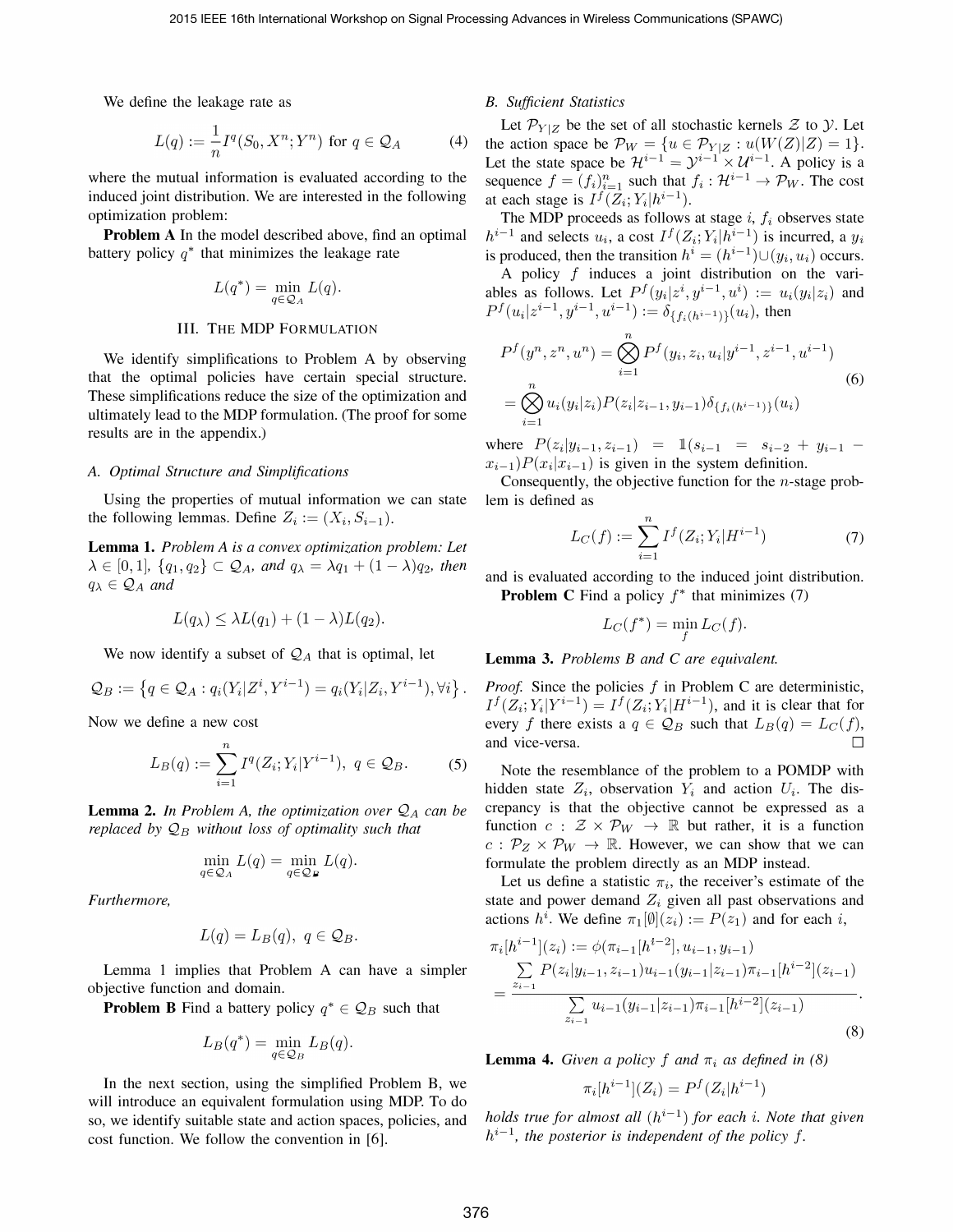**Lemma 5.**  $(\pi_i)_{i=1}^n$  is a u-controlled Markov process

$$
P^{f}(\pi_{i+1}|u^{i}, \pi^{i}) = P(\pi_{i+1}|u_{i}, \pi_{i})
$$
  
= 
$$
\sum_{y_{i}} 1(\pi_{i+1} = \phi(\pi_{i}, u_{i}, y_{i})) \sum_{z_{i}} u_{i}(y_{i}|z_{i}) \pi_{i}(z_{i})
$$
 (9)

Note that the transitions are independent of the policy f.

Now we define a new cost function  $c : \mathcal{P}_Z \times \mathcal{P}_W \to \mathbb{R}$  as

$$
c(\pi_i, u_i) := \sum_{y_i, z_i} u_i(y_i|z_i) \pi_i(z_i) \log \frac{u_i(y_i|z_i)}{\sum_{z'_i} u_i(y_i|z'_i) \pi_i(z'_i)}.
$$
\n(10)

**Lemma 6.**  $(\pi_i)_{i=1}^n$  is a sufficient statistic for  $(h^{i-1})_{i=1}^n$ . In particular, the per-stage cost can be expressed as

$$
I^f(Z_i; Y_i | h^{i-1}) = c(\pi_i[h^{i-1}], u_i)
$$

and is independent of the policy  $f$  given the action.

The Markovian nature  $(\pi_i)_{i=1}^n$  and the fact that it is a sufficient statistic implies Problem C can be recast as an MDP. We present this formulation in the next section.

Remark: The sufficient statistic in problems with lID sources can be simplified to be the posterior of the battery state only. We show an example of that in Section IV.

#### e. The MDP Formulation and Algorithms

## Problem D

| State space:    | $\pi_i \in \mathcal{P}_Z$                       |
|-----------------|-------------------------------------------------|
| Action space:   | $u_i \in \mathcal{P}_W$                         |
| Policy:         | $f_i : \mathcal{P}_Z \rightarrow \mathcal{P}_W$ |
| Transition law: | $P(\pi_i   \pi_{i-1}, u_{i-1})$                 |
| Per-stage cost: | $c(\pi_i, u_i)$                                 |

The transition and cost functions are defined in (9) and (10).

Theorem 7. Problem A can be reformulated as a Markov Decision Process defined in Problem D.

1) Define the cost-to-go functions  $J_{n+1}(\pi_{n+1}) = 0$  and

$$
J_i(\pi_{i-1}) = \min_{u_i \in \mathcal{P}_W} \left\{ c(\pi_i, u_i) + \sum_{z_i, y_i} u_i(y_i|z_i)\pi_i(z_i)J_{i+1}(\phi(\pi_i, u_i, y_i)) \right\}
$$
(11)

for  $i \in \{1, 2, \ldots, n\}$ , where  $\phi$  is defined in (8). 2) The minimum leakage rate is obtained from  $J_1$ .

$$
L(q^*) = \frac{1}{n} J_1(\pi_1) \text{ for } \pi_1 = P(X_1)P(S_0)
$$

*Proof.* The proof for 1) is the dynamic programming recursion (see [8]) and 2) follows from Lemmas 4-6.  $\Box$ 

The main difficulty with evaluating the cost-to-go functions in Theorem 7 is due to the uncountability of the state and action spaces. To evaluate the dynamic program recursion numerically, it is necessary to employ some discretization procedure. For instance, by discretizing the action



Fig. 2. Finite-state-machine representation for binary smart meters model.

space, Sondik's  $\alpha$ -vector algorithm for POMDPs can be used [9]. Otherwise, by discretizing both the state and action spaces, the classical value iteration algorithm can be used.

#### IV. THE BINARY SMART METERS MODEL

We define the binary smart meters model as follows. Let  $\mathcal{X} \in \{0,1\}, \, \mathcal{Y} \in \{0,1\}, \, \mathcal{S} \in \{0,1\}$  and  $(X_i)_{i=1}^n$  be an IID equiprobable Bernoulli process and  $P(S_0) = 1/2$ .

Theorem 8. For the binary model, the minimum leakage rate is  $1/2$  the optimal action at each stage is

$$
u_i^*(Y_i|Z_i) = 1/2
$$
, if  $X_i = S_{i-1}$ .

The convexity of Problem A will reveal some structure in the set of optimal policies for Problem D. Given an admissible policy  $q$ , we define the "flipped" policy

$$
\bar{q}(Y^n = y^n | X^n = x^n, S_0 = s_0)
$$
  
 :=  $q(Y^n = \overline{y^n} | X^n = \overline{x^n}, S_0 = \overline{s_0})$  (12)

where  $\overline{y^n}$  denotes the element-wise NOT operation. The following results pertain only to the binary model.

**Lemma 9.** The "flipped" policy  $\bar{q}$  is admissible.

*Proof.* It is clear that causality  $(2)$  is satisfied, then for  $(3)$  it is sufficient to show that  $\bar{q} = 0$  for any sequence  $(y^n, x^n, s_0)$ inconsistent with the FSM in Figure 2. Observe that if  $(y^i, x^i, s_0)$  is inconsistent, then by inspection,  $(\overline{y^i}, \overline{x^i}, \overline{s_0})$ is inconsistent, so  $\overline{q}(y^i, x^i, s_0) = q(\overline{y^i}, \overline{x^i}, \overline{s_0}) = 0.$ 

**Lemma 10.** 1) A policy q yields the same leakage as  $\bar{q}$ 

$$
L(q) = L(\bar{q}), \text{ for } q \in \mathcal{Q}_A
$$

2) Without loss of optimality, we may optimize over symmetric policies

$$
Q_{A,sym} = \{q \in Q_A : q = \bar{q}\}.
$$

Now consider  $J_1$  in the DP (11). Lemma 10 implies that we may optimize over  $\mathcal{P}_{W,sym} = \{u \in \mathcal{P}_W : u = \bar{u}\}\$ without loss of optimality.

**Lemma 11.** For  $u_1 \in \mathcal{P}_{W,sym}$ , the following are true 1)  $\pi_1 = \phi(\pi_1, u_1, y_1), \ \forall y_1$ 2) min<sub>u<sub>1</sub> $\epsilon_{\mathcal{P}_{W,sym}} c(\pi_1, u_1) = 1/2$ </sub> 3)  $u_1^*(y_1|z_1) = 1/2$ , if  $x_1 = s_0$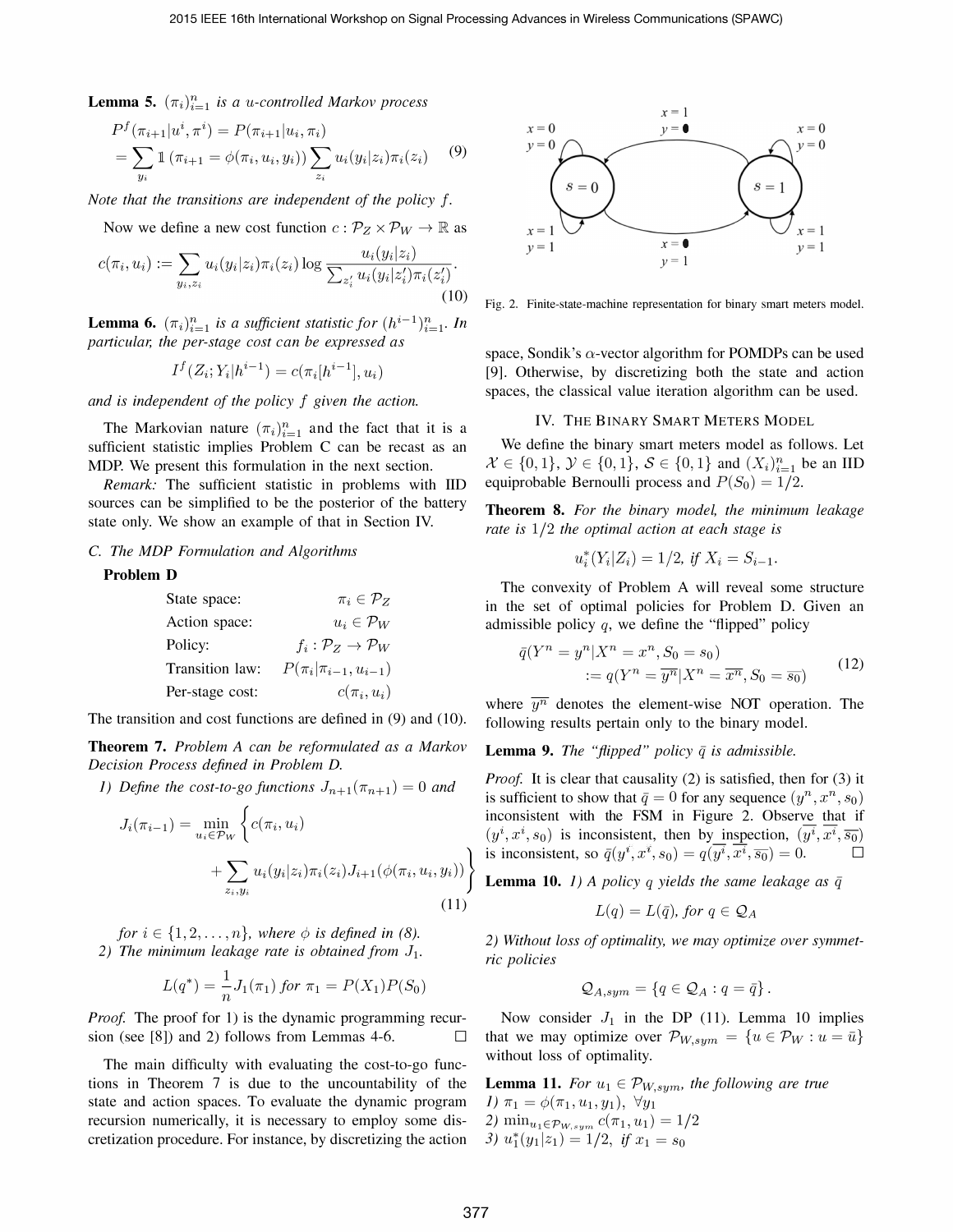Using Lemma 11, consider the following equalities:

$$
J_1(\pi_1) = \min_{u_1 \in \mathcal{P}_W} \left\{ c(\pi_1, u_1) + \sum_{\pi_2} P(\pi_2 | \pi_1, u_1) J_2(\pi_2) \right\}
$$
  
= 
$$
\min_{u_1 \in \mathcal{P}_{W, sym}} c(\pi_1, u_1) + J_2(\pi_1)
$$
  
= 
$$
\frac{n}{2}.
$$

Using forward induction, we apply this argument to  $J_2, J_3, \ldots$  Then by Theorem 6, we have  $L(q^*)$  =  $\frac{1}{n}J_1(\pi_1) = 1/2$  where  $q^*(Y^n|X^n, S_0) = \bigotimes_{i=1}^n u_1^*(Y_i|Z_i)$ .

## V. CONCLUSION

In this paper, we consider the method of using a rechargeable battery to enhance privacy in smart metered systems. We cast the problem into an information theoretic framework and used it to find optimal battery management policies for minimizing information leakage. We simplify the optimization by finding the associated sufficient statistics for the policies and then refonnulated the problem as a Markov decision process. We then studied the binary smart meters model and characterized the optimal policy that minimizes information leakage. For more complex versions of the problem (i.e. for sources with memory), the MDP formulation provided here allows one to use dynamic programming techniques such as value-iteration to solve for optimal policies and leakage rates.

In future work, we will extend the analysis to the infinite horizon case and consider complex models with more general alphabets and sources and characterize the effect of increasing battery size where we expect to see a connection with [10].

## VI. ApPENDIX

*Proof of Lemma 1.* If  $q_{\lambda}$  satisfies (2) and (3), then  $q_{\lambda} \in \mathcal{Q}_A$ . We first show causality  $(2)$ . For each i,

$$
q_{\lambda,i}(y_i|x^n, y^{i-1}, s_0) = \frac{\sum_{y_{i+1}^n} q_\lambda(y_1^n|x_1^n, s_0)}{\sum_{y_i^n} q_\lambda(y_1^n|x_1^n, s_0)}
$$
  
= 
$$
\frac{\sum_{y_{i+1}^n} \lambda q_1(y_1^n|x_1^n, s_0) + (1-\lambda)q_2(y_1^n|x_1^n, s_0)}{\sum_{y_i^n} \lambda q_1(y_1^n|x_1^n, s_0) + (1-\lambda)q_2(y_1^n|x_1^n, s_0)}
$$
  

$$
\stackrel{\text{(a)}}{=} \frac{\lambda q_1(y_1^i|x_1^i, s_0) + (1-\lambda)q_2(y_1^i|x_1^i, s_0)}{\lambda q_1(y_1^{i-1}|x_1^{i-1}, s_0) + (1-\lambda)q_2(y_1^{i-1}|x_1^{i-1}, s_0)}.
$$

We have causality since (a) is independent of the future  $x_{i+1}^n$ . Now we show  $(3)$  is satisfied. For each i,

$$
q_{\lambda,i}(W(z_i)|z^i, y^{i-1})q_{\lambda}(y^{i-1}|x^{i-1}, s_0)
$$
  
\n
$$
= q_{\lambda}(Y_i \in W(z_i), y^{i-1}|x^i, s_0)
$$
  
\n
$$
= \lambda q_{2,i}(W(z_i)|z^i, y^{i-1})q_1(y^{i-1}|x^{i-1}, s_0)
$$
  
\n
$$
+ (1 - \lambda)q_{2,i}(W(z_i)|z^i, y^{i-1})q_2(y^{i-1}|x^{i-1}, s_0)
$$
  
\n
$$
= \lambda q_1(y^{i-1}|x^{i-1}, s_0) + (1 - \lambda)q_2(y^{i-1}|x^{i-1}, s_0)
$$
  
\n
$$
= q_{\lambda}(y^{i-1}|x^{i-1}, s_0) \implies q_{\lambda,i}(W(z_i)|z^i, y^{i-1}) = 1.
$$

Proof of Lemma 2. Consider this chain of inequalities:

$$
I(S_0, X^n; Y^n) \stackrel{\text{(a)}}{=} \sum_{i=1}^n I(S_0, X^i; Y_i | Y^{i-1})
$$
  

$$
\stackrel{\text{(b)}}{=} \sum_{i=1}^n I(Z^i; Y_i | Y^{i-1})
$$
  

$$
\stackrel{\text{(c)}}{\geq} \sum_{i=1}^n I(Z_i; Y_i | Y^{i-1}).
$$

For (a), use the chain rule of mutual information and the fact that  $(Z^{i-2}, Y^{i-1}) \rightarrow X_{i-1} \rightarrow X_i$ . For (b), note that the battery process is a deterministic function of the past variables (see (1)). For (c), q achieves the lower bound iff  $q \in \mathcal{Q}_B$ .

We will show that given any  $q_A \in \mathcal{Q}_A$ ,  $\exists q_B \in \mathcal{Q}_B$  such that  $\sum_{i=1}^n I^{q_p}(Z_i; Y_i | Y^{i-1}) = \sum_{i=1}^n I^{q_A}(Z_i; Y_i | Y^{i-1}).$ A sufficient condition is if  $P^{q_A}(Y^n) = P^{q_B}(Y^n)$  and  $P^{q_A}(Z_i|Y^{i-1}) = P^{q_B}(Z_i|Y^{i-1})$  for each i. We can obtain this  $q_B$  by marginalizing

$$
q_{B,i}(y_i|z_i, y^{i-1}) = q_{A,i}(y_i|z_i, y^{i-1})
$$
  
= 
$$
\frac{\sum_{z^{i-1}} \bigotimes_{j=1}^i q_{A,i}(y_j|z^j, y^{j-1}) P(z_j|y_{j-1}, z_{i-1})}{\sum_{y_i, z^{i-1}} \bigotimes_{j=1}^i q_{A,i}(y_j|z^j, y^{j-1}) P(z_j|y_{j-1}, z_{j-1})}.
$$

Using induction, let  $i = 1$ , then  $P^{q_A}(z_1) = P^{q_B}(z_1)$ , then

$$
P^{q_A}(z_i|y^{i-1}) = \frac{\sum_{z_{i-1}} P(z_i, z_{i-1}, y^{i-1})}{P(y^{i-1})}
$$
  
\n
$$
= \frac{\sum_{z_{i-1}} P(z_i|y_{i-1}, z_{i-1})q_{A,i}(y_{i-1}|z_{i-1}, y^{i-2})P^{q_A}(z_{i-1}|y^{i-2})}{\sum_{z_{i-1}} q_{A,i}(y_{i-1}|z_{i-1}, y^{i-2})P^{q_A}(z_{i-1}|y^{i-2})}
$$
  
\n
$$
= \frac{\sum_{z_{i-1}} P(z_i|y_{i-1}, z_{i-1})q_{B,i}(y_{i-1}|z_{i-1}, y^{i-2})P^{q_B}(z_{i-1}|y^{i-2})}{\sum_{z_{i-1}} q_{B,i}(y_{i-1}|z_{i-1}, y^{i-2})P^{q_B}(z_{i-1}|y^{i-2})}
$$
  
\n
$$
= P^{q_B}(z_i|y^{i-1}), \text{ for } i \in \{2, ..., n\}.
$$

Again using induction, let  $i = 1$ , then  $P^{q_A}(y_1)$  $\sum_{z_1} P^{q_A}(y_1|z_1)P^{q_A}(z_1) = \sum_{z_1} P^{q_B}(y_1|z_1)P^{q_B}(z_1)$  $P^{q_B}(y_1)$ , then

$$
P^{q_A}(y^i) = \sum_{z_i} q_{A,i}(y_i|z_i, y^{i-1}) P^{q_A}(z_i|y^{i-1}) P_1(y^{i-1})
$$
  
= 
$$
\sum_{z_i} q_{B,i}(y_i|z_i, y^{i-1}) P^{q_B}(z_i|y^{i-1}) P^{q_B}(y^{i-1})
$$
  
= 
$$
P^{q_B}(y^i).
$$

Thus we have  $P^{q_A}(y^n) = P^{q_B}(y^n)$ .

For the convexity of mutual information, see [11].  $\square$  Proof of Lemma 4. By induction,  $P^f(z_1) = \pi_1[\emptyset](z_i)$  for

 $\Box$